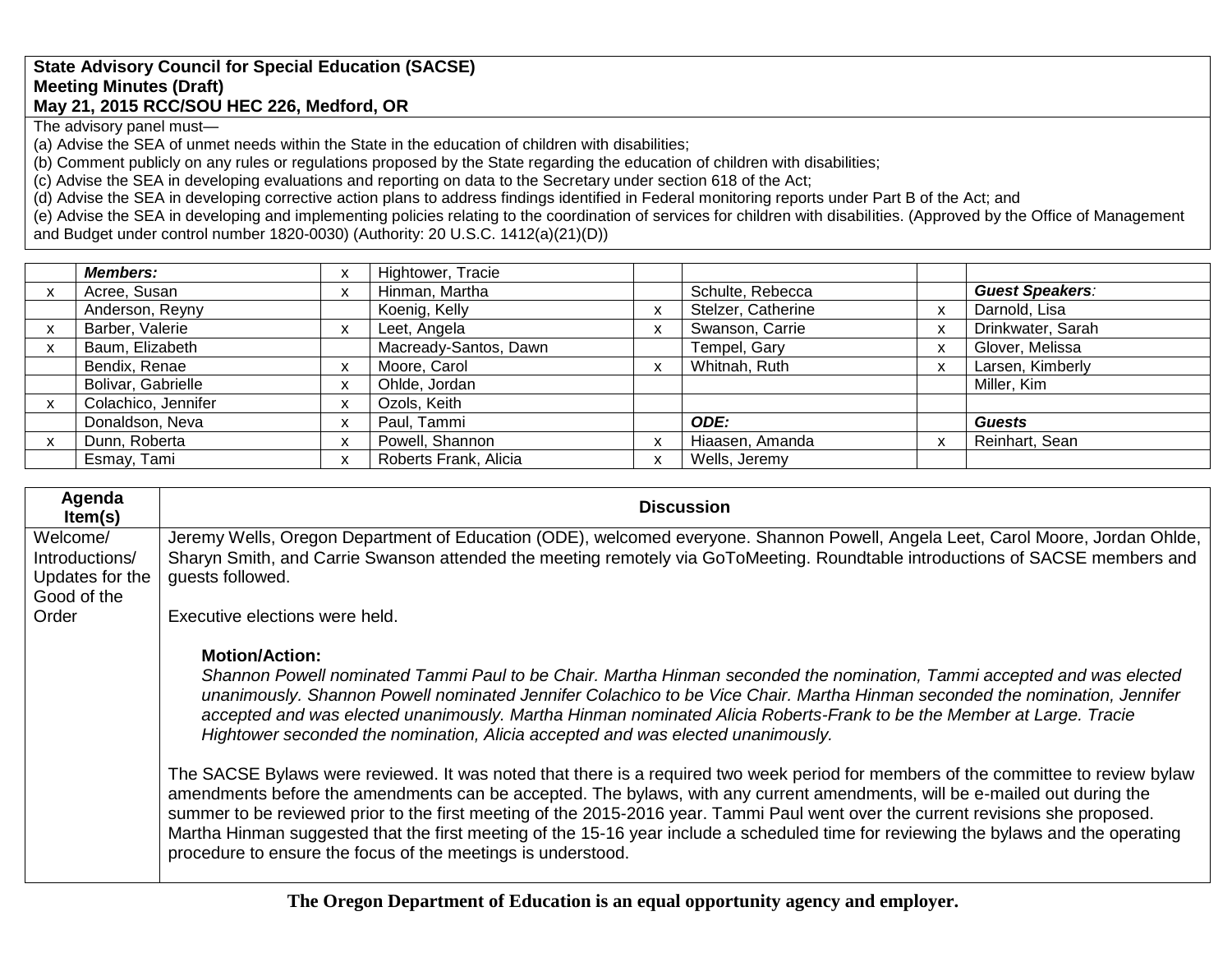#### **Motion/Action:**

*Amanda was asked to e-mail out the amended copy of the bylaws, the current meeting operating procedures, and the membership operating procedures.*

Jennifer Colachico suggested that the 2014-2015 draft goals be carried over for the 2015-2016 year because they were not accepted during the first meeting of the 2014-2015 year. The lack of goals for 2014-2015 will be addressed in the annual report. The goals will be reviewed and updated and sent out prior to the first meeting of the 2015-2016 year.

### **Motion/Action:**

*Amanda will send out the draft committee goals prior to the first meeting of 2015-2016.*

2015-2016 meeting dates were approved. The committee recommended starting the first meeting of the year earlier to allow for time to go over the purpose of the SACSE and to allow the multiple new members to receive helpful information. The other meetings are scheduled for the standard 9am to 4pm, with the exception of the May meeting which may also be moved to an earlier start time. The meetings for 2015-2016 are:

- September 24, 2015 from 8:30am to 4pm,
- January 21, 2016
- March 10, 2016
- May 12, 2016

# **Motion/Action:**

*Amanda will send out an updated meeting schedule.*

Jeremy Wells updated the SACSE on the McKinney Vento and administrator position openings. There are currently four applications awaiting review for the administration position, with one qualifying for both. The committee will be able to review the applicants and offer feedback to be routed to Keith Ozols.

## **Motion/Action:**

*Jeremy will send out the current applications to the committee for review.*

Jeremy shared the current brochures with the committee and the committee decided it needs to be updated. Roberta Dunn created the current brochure and will look for the file in order to have it updated. Keith Ozols will assist Roberta with updating the brochure. Final revisions will be sent to committee members for review. Martha Hinman suggested providing brochures and information at the Fall COSA conference and will talk with the COSA planning committee about a potential collaborative session.

|         | <b>Motion/Action:</b><br>Roberta Dunn will look for the brochure she made previously. Amanda will send out the current version of the brochure.                                       |
|---------|---------------------------------------------------------------------------------------------------------------------------------------------------------------------------------------|
| Approve | <b>Motion/Action:</b>                                                                                                                                                                 |
| Agenda  | Jordan Ohlde motioned to approve the May agenda. Martha Seconded. The agenda was reviewed and approved with no revisions.                                                             |
| January | <b>Motion/Action:</b>                                                                                                                                                                 |
| Minutes | Catherine Stelzer motioned to approve the January meeting minutes. Jennifer Colachico seconded the motion. The March meeting<br>minutes were reviewed and approved with no revisions. |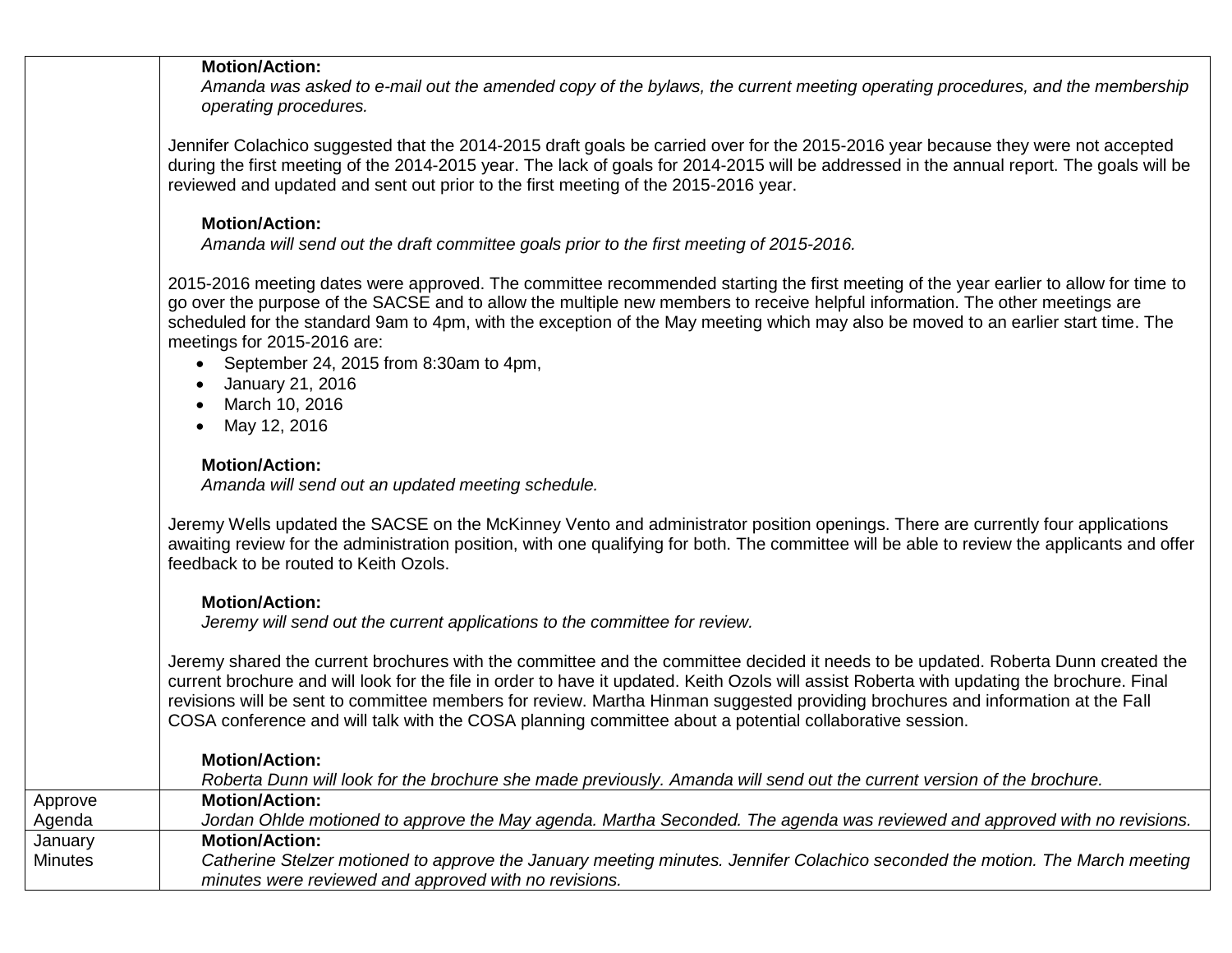| Reports<br>report. Carrie reminded the committee of the need for a new DRC representative for the end of next year. Valerie Barber volunteered.                                                                                                                            |  |
|----------------------------------------------------------------------------------------------------------------------------------------------------------------------------------------------------------------------------------------------------------------------------|--|
|                                                                                                                                                                                                                                                                            |  |
| <b>Motion/Action:</b>                                                                                                                                                                                                                                                      |  |
| Amanda will connect Valerie Barber with Carrie Swanson to talk about the DRC meeting.                                                                                                                                                                                      |  |
|                                                                                                                                                                                                                                                                            |  |
| Martha Hinman, Mickiney Vento, updated the committee on work with homeless students. There is a new state level reporting                                                                                                                                                  |  |
| requirement for absenteeism and how to record students that are absent for 10 days in a year. There is increased accountability for the                                                                                                                                    |  |
| academic outcomes of students with chronical absenteeism.                                                                                                                                                                                                                  |  |
|                                                                                                                                                                                                                                                                            |  |
| Carol Moore updated the committee on current legislation.<br>Sarah Drinkwater, ODE, welcomed everyone to the SACSE meeting. Sarah updated the committee on current changes within ODE,<br>Welcome                                                                          |  |
| including Rob Saxton's resignation and the appointment of Dr. Salem Noor as Deputy Superintendent.                                                                                                                                                                         |  |
| Lisa Darnold and Melissa Glover, ODE, and the Regional Management Team (RMT) introduced themselves to the committee. Regional<br>Regional                                                                                                                                  |  |
| programs provide consultations to school districts for students with low incidence disabilities including: autism, deafblindness, hearing<br>Presentation                                                                                                                  |  |
| impairment, orthopedic impairment, traumatic brain injury, and vision impairment.                                                                                                                                                                                          |  |
| A/E.                                                                                                                                                                                                                                                                       |  |
| Advise<br>Scott McCallum and George Winterscheid shared about services for students who are blind or visually impaired. Scott provided                                                                                                                                     |  |
| members with their name made into Braille. Children must meet one of four criteria to be eligible as visually impaired and it must be<br>determined that the disability has an adverse impact on the child's educational performance and the child needs special education |  |
| services as a result of the disability. Criteria include: visual acuity of 20/70 or less with correction, visual field is restricted to 20 degrees                                                                                                                         |  |
| or less, eye pathology or progressive eye disease, and/or assessment results from a licensed ophthalmologist or optometrist are                                                                                                                                            |  |
| inconclusive and the child demonstrates inadequate use of residual vision. About 60% of visually impaired students have additional                                                                                                                                         |  |
| disabilities.                                                                                                                                                                                                                                                              |  |
| <b>Motion/Action:</b>                                                                                                                                                                                                                                                      |  |
| Amanda will keep and distribute the braille names to those unable to attend the meeting during the September meeting.                                                                                                                                                      |  |
|                                                                                                                                                                                                                                                                            |  |
| Sharla Jones and Mark Moskowitz shared about statewide services for students that are deaf and hard of hearing. The Oregon School                                                                                                                                          |  |
| for the Deaf has three deaf counselors for vocational rehabilitation. There is a Deaf and Hard of Hearing Professional Learning Team                                                                                                                                       |  |
| (PLT) that meets twice a year, which includes all regional programs, the Oregon School for the Deaf (OSD), vocational rehabilitation for                                                                                                                                   |  |
| the deaf, and the Western Oregon University teacher education program. The PLT collaborates with many groups around Oregon and                                                                                                                                             |  |
| the nation. Sharla and Mark shared a video with the committee.                                                                                                                                                                                                             |  |
| Diana Allen shared about services for students who are deafblind. Deafblind describes individuals who are deaf and blind. OAR 581-                                                                                                                                         |  |
| 015-200 describes deafblindness as "having both hearing and visual impairments, the combination of which causes such severe                                                                                                                                                |  |
| communication and other developmental and educational problems that the child cannot be accommodated in special education                                                                                                                                                  |  |
| programs designed solely for students having hearing or visual impairments". 90% of deafblind students have additional disabilities. The                                                                                                                                   |  |
| Oregon Deaf Blind Project is administered from Western Oregon University and is federally funded, with a goal to provide support for                                                                                                                                       |  |
| deafblind families.                                                                                                                                                                                                                                                        |  |
| Melisa McCart and Sandy Bishop shared about regional support for students with Traumatic Brain Injuries (TBI). Oregon is one of three                                                                                                                                      |  |

**The Oregon Department of Education is an equal opportunity agency and employer.**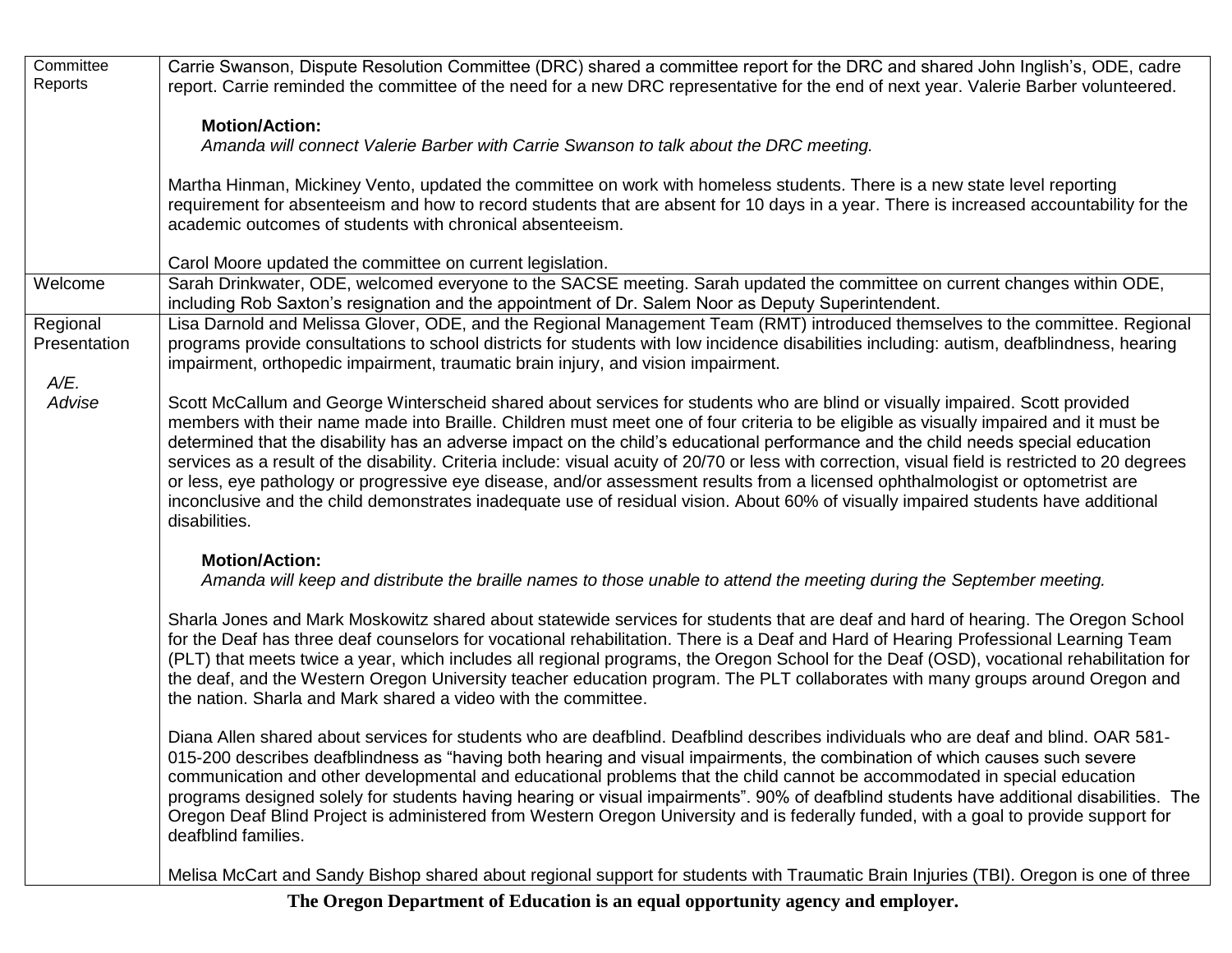|                                         | states that allocate money to TBI. There is a lack of understanding for TBI. Students with TBI can be very difficult to identify because it                                                                                                                                                                                                                                                                                                                                                                                                                                                                                                                 |
|-----------------------------------------|-------------------------------------------------------------------------------------------------------------------------------------------------------------------------------------------------------------------------------------------------------------------------------------------------------------------------------------------------------------------------------------------------------------------------------------------------------------------------------------------------------------------------------------------------------------------------------------------------------------------------------------------------------------|
|                                         | is not something they were born with or developed. Identification and awareness still need improvement.                                                                                                                                                                                                                                                                                                                                                                                                                                                                                                                                                     |
|                                         |                                                                                                                                                                                                                                                                                                                                                                                                                                                                                                                                                                                                                                                             |
|                                         | Connie Hector shared about the services available for Orthopedic Impairments (OI). Eligibility can include students with Cerebral Palsy,<br>Muscular Dystrophy, Spina Bifida, amputations, osteogenesis imperfecta, arthrogryposis, and juvenile rheumatoid arthritis. Services<br>include education and architectural access, functional skills, participation, safety issues, coaching, and consultation. A major focus for<br>students with orthopedic impairments is to ensure inclusion between students.                                                                                                                                              |
|                                         | Agnew Lee Wolfe, Special Programs as Southern Oregon Education Service District (SOESD), shared about the regional autism<br>program. Autism Spectrum Disorder (ASD) means "a developmental disability significantly affecting verbal and nonverbal<br>communication and social interaction that adversely affects a child's educational performance". About 1% of the world's population has<br>ASD. Regional programs are working on increasing coaching and training for those assisting and identifying children with ASD.<br>Examples of regional services for ASD are newsletters, webinars, training events for parents, and observational training. |
| Public                                  | There was no Public Comment.                                                                                                                                                                                                                                                                                                                                                                                                                                                                                                                                                                                                                                |
| Comment &                               |                                                                                                                                                                                                                                                                                                                                                                                                                                                                                                                                                                                                                                                             |
| Lunch                                   |                                                                                                                                                                                                                                                                                                                                                                                                                                                                                                                                                                                                                                                             |
| ELS/IEP<br><b>Students</b><br>A. Advise | Kim Miller, ODE, presented on English Learner Students with Disabilities (ELSWD). The Elementary and Secondary Education Act<br>(ESEA) uses the term Limited English Proficient (LEP) to describe children whose achievement on state assessments may be limited by<br>their difficulties in speaking, reading, writing, or understanding the English language. Oregon uses English Learner (EL) in place of LEP.<br>Kim shared data relating to English Learners with disabilities, specifically those with communication related disabilities over time.                                                                                                  |
|                                         |                                                                                                                                                                                                                                                                                                                                                                                                                                                                                                                                                                                                                                                             |
|                                         | There are several concerns in relation to ELDWD, including:<br>Students may enroll in school with an Individual Family Service Plan (IFSP) and come from a home where a language other than<br>English is spoken.                                                                                                                                                                                                                                                                                                                                                                                                                                           |
|                                         | Students may enroll at school and be identified as an EL, but later in their career they may be identified as an ELSWD.<br>$\bullet$<br>Students who are ELSWD may never be able to exit the English Language Development (ELD) program.<br>$\bullet$                                                                                                                                                                                                                                                                                                                                                                                                       |
|                                         | The federal requirements require states to assess the English Language Proficiency (ELP) of all ELs and all students with disability<br>(SWD). All ELSWDs must be included in annual ELP assessments. ELSWDs participate in the ELP assessment as determined by their<br>IEP teams. The IEP team can decide for the ELSWD to take the regular ELP, the regular ELP with accommodations, or a modified ELP.<br>IEP teams cannot exclude an ELSWD from the ELP assessment.                                                                                                                                                                                    |
|                                         | A student may be promoted out of the EL designation if he or she has attained English proficiency. In Oregon, there is a promotion<br>procedure for an ELSWD to be promoted from an ELD program if the student's English proficiency is within expected levels, academic<br>performance is within expected levels, and the team recommends promotion during a team meeting.                                                                                                                                                                                                                                                                                 |
|                                         | Kim Miller can be reached for questions about EL plans via e-mail at kim.miller@ode.state.or.us.                                                                                                                                                                                                                                                                                                                                                                                                                                                                                                                                                            |
| Eastern                                 | Kimberly Larsen, Families for Community, shared what the Oregon Consortium of Family Networks is and what it does in the                                                                                                                                                                                                                                                                                                                                                                                                                                                                                                                                    |
| Oregon Family<br>Advocacy               | community. A large geographic area of the state is supported through the partnership of in the consortium.                                                                                                                                                                                                                                                                                                                                                                                                                                                                                                                                                  |
| Group                                   | Family networks provide family to family connections and ensure families have access to information and resources. Examples include<br>Community Moms, Community Dads, Teen Group, and Sibshops, which offer a natural, safe place for people with children or siblings                                                                                                                                                                                                                                                                                                                                                                                     |